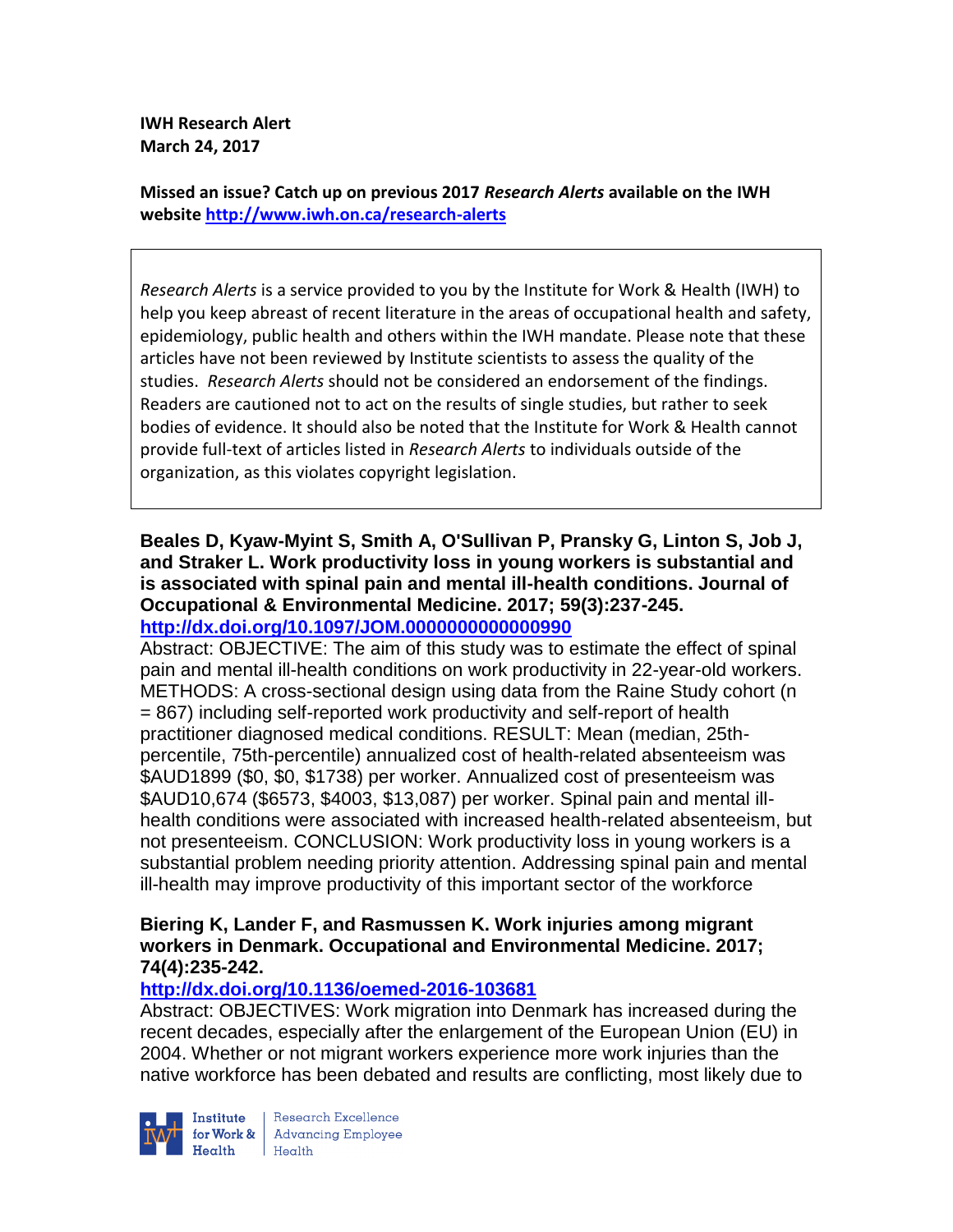methodological difficulties and cultural disparities. We set out to meet these challenges using population-based work injury registers, targeting a specific and representative region in Denmark. METHODS: This population-based study used data on work injuries from an emergency department (ED) and reported injuries from the ED's catchment area to the Danish Working Environment Authority during 11 years. We calculated incidences of work injury for groups of migrant workers compared with native Danes and adjusted incidence rate ratios based on information on the complete working population. RESULTS: The incidences of work injuries among migrant workers from the new EU countries and from the rest of the world were higher compared with Danish workers and workers from the old EU countries and other Western countries. Especially migrants older than 30 years and in low-risk industries were at higher risk. Workers who had migrated recently were at even higher risk. CONCLUSIONS: We found increased risk of work injuries among migrant workers. Studying migrants in registers is a methodological challenge as some migrants are not registered, for legal or illegal reasons; thus, only a selected group is studied, but this may most likely underestimate the risk

**Buys N, Wagner S, Randall C, Yu I, Geisen T, Harder H, Fraess-Phillips A, Hassler B, and Howe C. Australian employee perspectives on disability management in relation to job satisfaction, physical and mental health, workplace morale and reduced sickness absence. International Journal of Disability Management. 2017; 11(e2):1-8. <http://dx.doi.org/10.1017/idm.2016.4>**

**Callander EJ, Lindsay DB, and Scuffham PA. Employer benefits from an early intervention program for depression: a cost-benefit analysis. Journal of Occupational & Environmental Medicine. 2017; 59(3):246-249. <http://dx.doi.org/10.1097/JOM.0000000000000939>**

Abstract: OBJECTIVE: The Work Outcomes Research Cost-benefit (WORC) project aimed to determine if early intervention for depression influenced workforce productivity in full-time employees. The current study aims to examine whether this intervention is cost-effective. METHODS: A cost-benefit analysis of the WORC project from the employer's perspective was undertaken, taking into account intervention costs and associated gains due to increased workforce productivity from baseline to 12-month follow-up. RESULTS: Both the single intervention and case management groups were found to have a decrease in time lost at work due to presenteeism. This contributed to net gains resulting from increased workforce productivity in both intervention groups. CONCLUSIONS: The results suggest that the WORC intervention was costeffective. A similar intervention to that described here may be beneficial to employers who are seeking to increase workforce productivity

**Clarkson L, Naweed A, and Whale JJ. The minority report: hazard reporting in an Australian University. Work. 2017; 56(1):91-97. <http://dx.doi.org/10.3233/WOR-162470>**



Institute Research Excellence<br>for Work & Advancing Employee<br>Health Health  $Heath$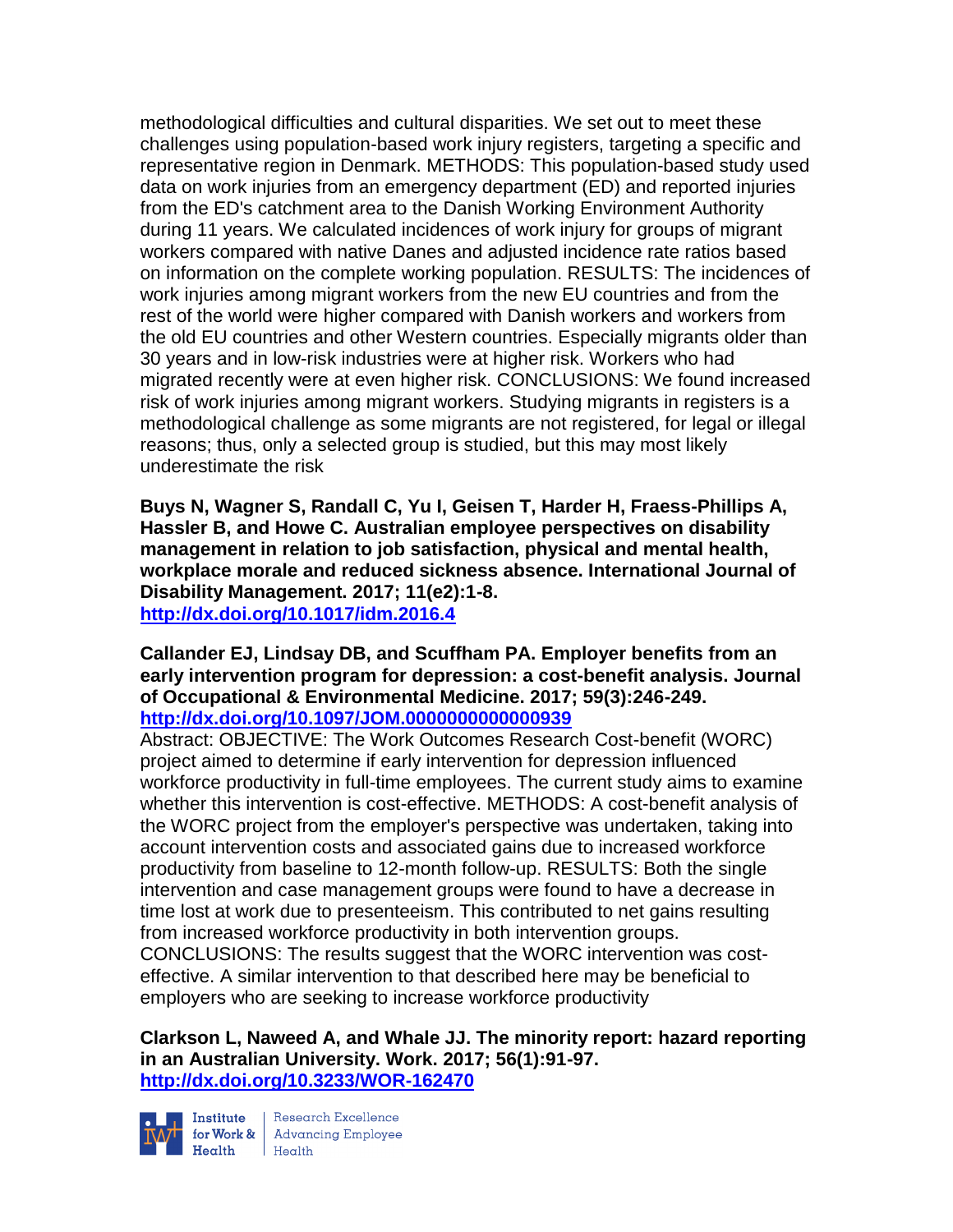Abstract: BACKGROUND: Understanding what influences reporting is critical to underpinning the knowledge base around reporting behaviour and assisting in developing effective strategies to increase reporting levels within an organisation. Universities should investigate reporting behaviour in their own organisation and investigate why differences exist between different job profiles. OBJECTIVE: The aim of this study was to investigate hazard reporting in an Australian University and to assess what factors (employment type, level of safety responsibility and prior injury) influence reporting behaviour. METHODS: A total of 256 university employees and postgraduate students completed a survey on their hazard reporting. RESULTS: The study indicated that demographic variables such as department type, role in the organisation, level of safety activity in role, and prior injury effected the reporting of hazards. Issues for non-reporting were also found to support findings in other studies. A unique finding was that while teachingfocused academics were not more likely to have been injured at work they were more likely to have reported a hazard, while researchers were less likely to report despite not being more or less likely to have received an injury. CONCLUSIONS: Although this study indicates there are differences in an organisations hazard reporting based on demographics and prior injury occurrence further research is required to evaluate the impact across other organisations and sectors

**Dauth C and Toomet O. On government-subsidized training programs for older workers. Labour. 2016; 30(4):371-392. <http://dx.doi.org/10.1111/labr.12082>**

**Esquirol Y, Niezborala M, Visentin M, Leguevel A, Gonzalez I, and Marquie JC. Contribution of occupational factors to the incidence and persistence of chronic low back pain among workers: results from the longitudinal VISAT study. Occupational and Environmental Medicine. 2017; 74(4):243- 251.** 

## **<http://dx.doi.org/10.1136/oemed-2015-103443>**

Abstract: OBJECTIVE: Among the aetiological factors of chronic low back pain (CLBP), occupational factors are often suspected, but their contribution remains to be ascertained. This study aimed to determine the impact of a wide range of occupational factors on the incidence and persistence of CLBP. METHOD: From the VISAT (VIeillissement SAnte Travail) study, 1560 workers were examined at baseline and 5 years later. CLBP was defined as having low back pain or specific treatment for at least 6 months. Participants newly affected with CLBP and those with persistent CLBP at follow-up were distinguished. In addition to individual factors, a broad panel of occupational factors were analysed, covering employment, physical, organisational and psychosocial factors. Multivariate analyses were used to determine predictive factors of incidence and persistence of CLBP. Receiver operating characteristic (ROC) curves were performed to analyse the contribution of occupational factors. RESULTS: 22.6% of participants without any CLBP initially presented with CLBP 5 years later, while 53.7% of participants with CLBP at baseline had CLBP at the second collection. Carrying

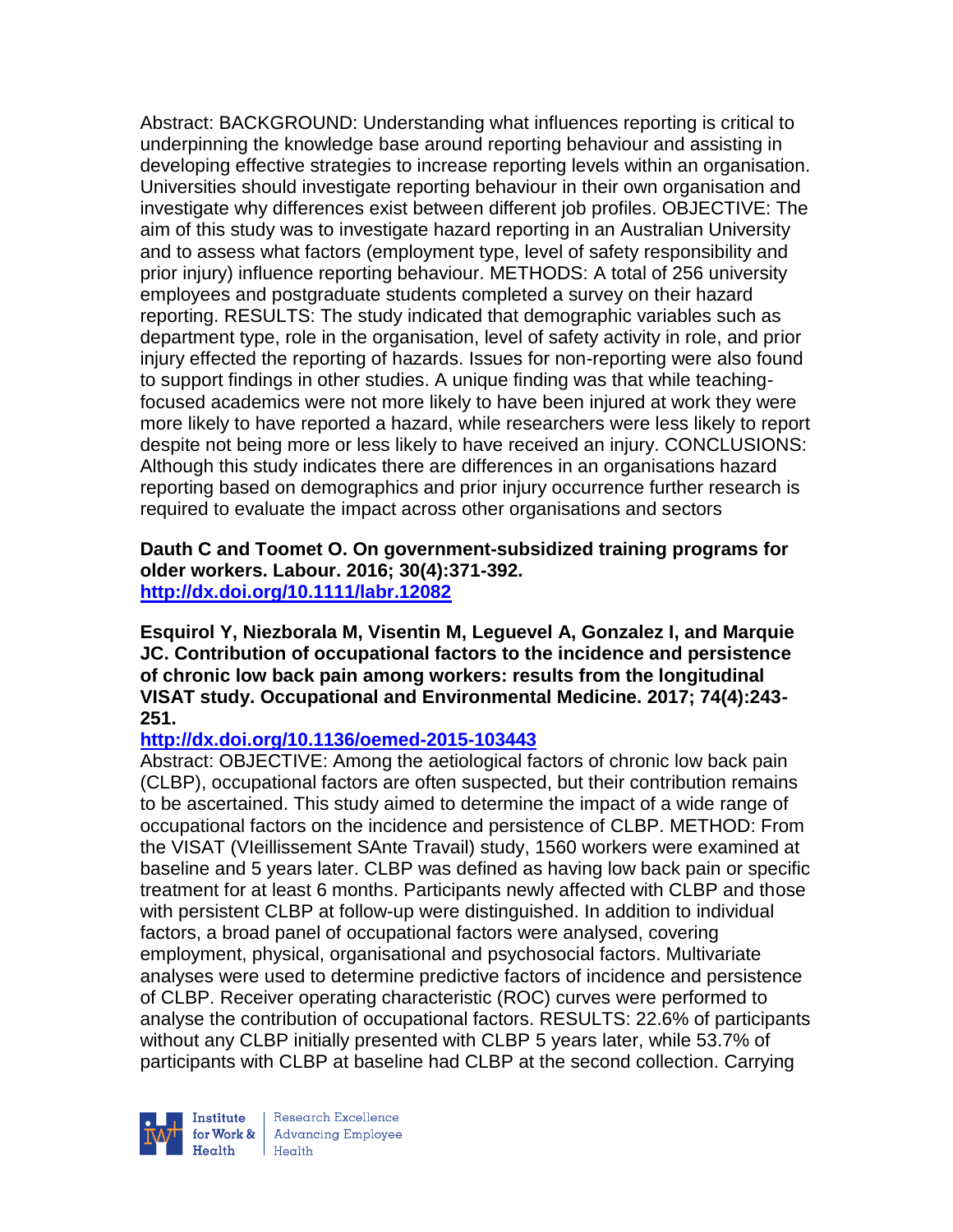heavy loads, the lack of recognition of completed work and productivity-related income predicted a higher risk of incidence of CLBP. However, no significant association between occupational factors and the risk for persistence of CLBP was observed, while the risk was multiplied by two for history of depression and rheumatological events. ROC curves confirmed the significant contribution of occupational factors to incidence of CLBP. CONCLUSIONS: Occupational factors played a pivotal role in the incidence of CLBP, while individual factors were the main determinants of persistence of CLBP

## **Gallagher S and Schall MC, Jr. Musculoskeletal disorders as a fatigue failure process: evidence, implications and research needs. Ergonomics. 2017; 60(2):255-269.**

## **<http://dx.doi.org/10.1080/00140139.2016.1208848>**

Abstract: Mounting evidence suggests that musculoskeletal disorders (MSDs) may be the result of a fatigue failure process in musculoskeletal tissues. Evaluations of MSD risk in epidemiological studies and current MSD risk assessment tools, however, have not yet incorporated important principles of fatigue failure analysis in their appraisals of MSD risk. This article examines the evidence suggesting that fatigue failure may play an important role in the aetiology of MSDs, assesses important implications with respect to MSD risk assessment and discusses research needs that may be required to advance the scientific community's ability to more effectively prevent the development of MSDs. Practitioner Summary: Evidence suggests that musculoskeletal disorders (MSDs) may result from a fatigue failure process. This article proposes a unifying framework that aims to explain why exposure to physical risk factors contributes to the development of work-related MSDs. Implications of that framework are discussed

### **Howard KJ, Castaneda RA, Gray AL, Haskard-Zolnierek KB, and Jordan K. Psychosocial factors related to functional restoration treatment completion and return-to-function for patients with chronic disabling occupational musculoskeletal disorders. Journal of Occupational & Environmental Medicine. 2017; 59(3):320-326.**

# **<http://dx.doi.org/10.1097/JOM.0000000000000953>**

Abstract: OBJECTIVE: The aim of this study was to identify demographic and psychosocial variables associated with successful completion of a functional restoration program and return-to-function within 3 months of treatment completion. METHODS: Three hundred seven patients admitted to the functional restoration program were evaluated for completion status and 200 patients with valid data were assessed for 3-month return-to-function status following completion. Psychosocial and functional status was assessed at baseline. RESULTS: Key factors associated with program completion included lower perceived disability, lower pain, lower functional impairment, and lower fear avoidance. Factors associated with 3-month return-to-function included lower perceived disability, lower depression, greater belief that pain is not associated



Research Excellence for Work & Advancing Employee<br>Health Health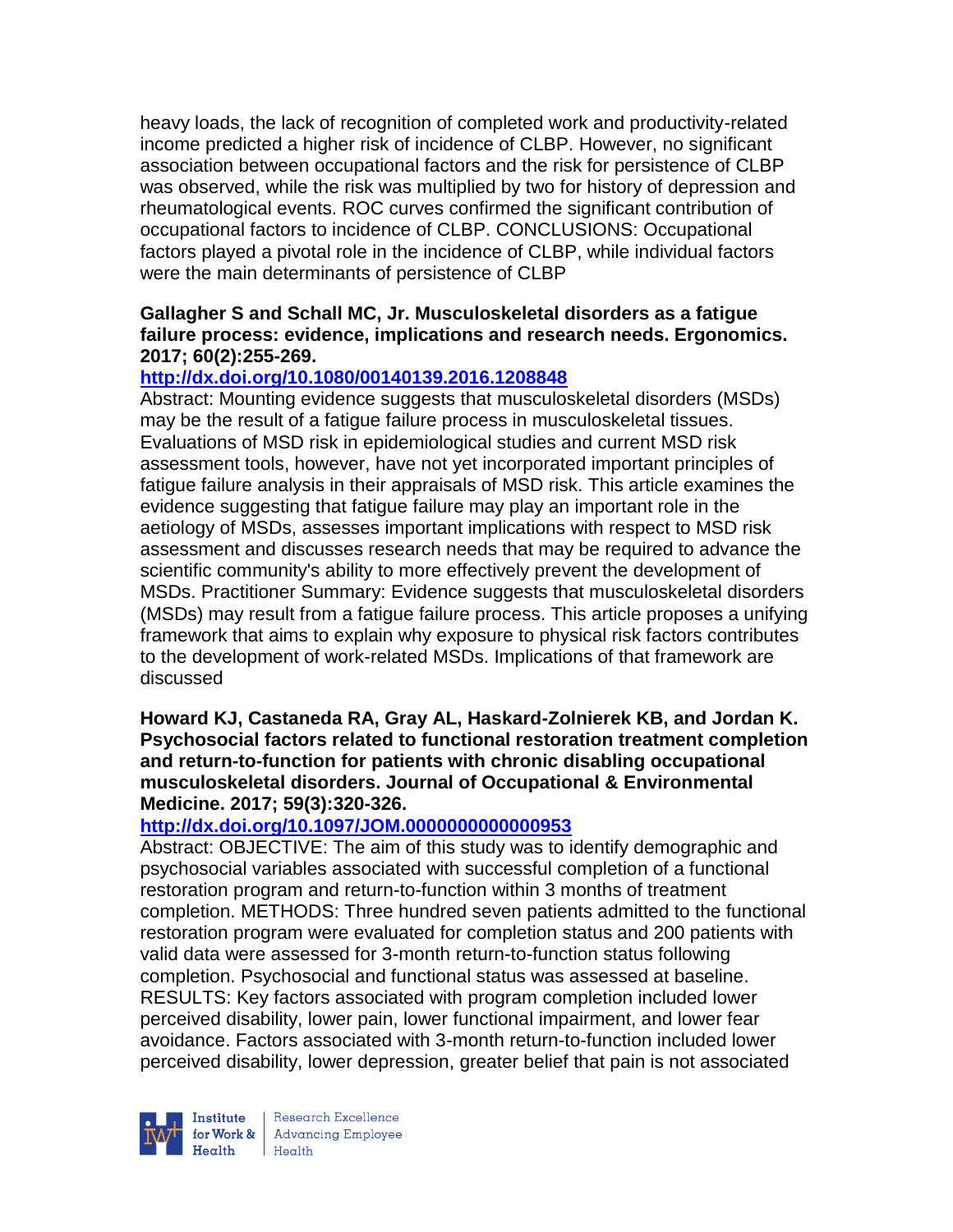with impairment, and higher quality of life. CONCLUSIONS: Psychosocial and functional factors contribute to both functional restoration completion and 3 month return-to-function outcomes.

### **Jones W, Haslam R, and Haslam C. What is a 'good' job? Modelling job quality for blue collar workers. Ergonomics. 2017; 60(1):138-149. <http://dx.doi.org/10.1080/00140139.2016.1165870>**

Abstract: This paper proposes a model of job quality, developed from interviews with blue collar workers: bus drivers, manufacturing operatives and cleaners ( $n =$ 80). The model distinguishes between core features, important for almost all workers, and 'job fit' features, important to some but not others, or where individuals might have different preferences. Core job features found important for almost all interviewees included job security, personal safety and having enough pay to meet their needs. 'Job fit' features included autonomy and the opportunity to form close relationships. These showed more variation between participants; priorities were influenced by family commitments, stage of life and personal preference. The resulting theoretical perspective indicates the features necessary for a job to be considered 'good' by the person doing it, whilst not adversely affecting their health. The model should have utility as a basis for measuring and improving job quality and the laudable goal of creating 'good jobs'. Practitioner Summary: Good work can contribute positively to health and well-being, but there is a lack of agreement regarding the concept of a 'good' job. A model of job quality has been constructed based on semi-structured worker interviews ( $n = 80$ ). The model emphasises the need to take into account variation between individuals in their preferred work characteristics

## **Lamothe J and Guay S. Workplace violence and the meaning of work in healthcare workers: a phenomenological study. Work. 2017; 56(2):185-197. <http://dx.doi.org/10.3233/WOR-172486>**

Abstract: BACKGROUND: Workplace violence (WPV) has been associated with turnover intentions and reduced job satisfaction, yet the mechanisms behind such associations are still nebulous. Studying the way people make sense of their work in the context of WPV could lead to a better understanding of its consequences. PURPOSE: The objective of this exploratory study is to identify key features of meaning of work (MOW) in a group of healthcare workers and explain how these features can change following an act of WPV. METHODS: Researchers recruited 15 healthcare workers (11 women - 4 men) who had previously been the victim of a serious physical or sexual assault by a patient. A phenomenological approach was used. RESULTS: Two main themes were identified: MOW and relationships with others and MOW and relationship with the self. WPV might have the potential to trigger negative changes in the way some workers perceive their colleagues, their patients and their organisation. It can also interfere with their sense of self-accomplishment; all workers however, were still able to find positive meaning in 'contribution' and 'autonomy'. CONCLUSION: WPV has the potential to change certain aspects of MOW that could help explain

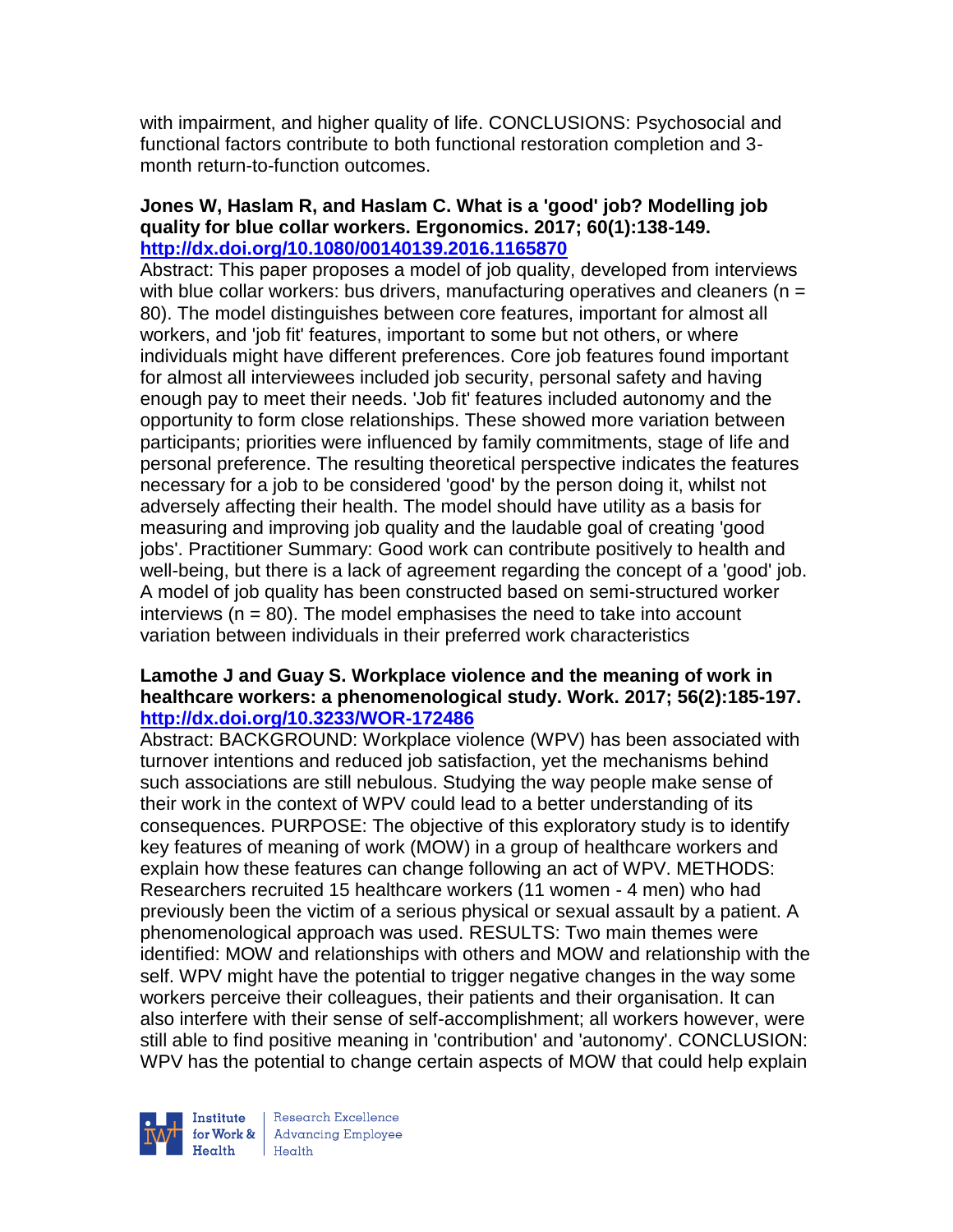why WPV is associated with lowered job satisfaction, compassion fatigue, and higher turnover. Also, finding meaning through contribution and autonomy can be a form of resilience

## **Lin YP, Lin CC, Chen MM, and Lee KC. Short-Term efficacy of a "sit less, walk more" workplace intervention on improving cardiometabolic health and work productivity in office workers. Journal of Occupational & Environmental Medicine. 2017; 59(3):327-334.**

# **<http://dx.doi.org/10.1097/JOM.0000000000000955>**

Abstract: OBJECTIVE: The aim of this study was to test the short-term efficacy of the Sit Less, Walk More (SLWM) workplace intervention. METHODS: This was a quasi-experimental design. A total of 99 office workers from two workplaces participated in this study. The 12-week intervention included five components: monthly newsletters, motivational tools, pedometer challenge, environmental prompts, and walking route. The comparison group received monthly newsletters only. RESULTS: Generalized estimating equation analyses showed that the intervention group demonstrated significant improvements in weight ( $P = 0.029$ ). waist circumference  $(P = 0.038)$ , diastolic blood pressure  $(P < 0.001)$ , walking  $(P \leq 0.001)$  $<$  0.001), moderate-intensity physical activity (P = 0.014), and total physical activity ( $P = 0.003$ ) relative to the comparison group. A significant improvement in lost-productivity was observed in both groups  $(P = 0.003$  to 0.008). CONCLUSIONS: The SLWM workplace intervention can improve worker health and lost-productivity

**McHugh G. Measuring dimensions of a healthy workplace climate: a userfriendly assessment tool. International Journal of Disability Management. 2017; 11(e1):1-11.** 

**<http://dx.doi.org/10.1017/idm.2016.1>**

**McLellan DL, Williams JA, Katz JN, Pronk NP, Wagner GR, Caban-Martinez AJ, Nelson CC, and Sorensen G. Key organizational characteristics for integrated approaches to protect and promote worker health in smaller enterprises. Journal of Occupational & Environmental Medicine. 2017; 59(3):289-294.** 

# **<http://dx.doi.org/10.1097/JOM.0000000000000949>**

Abstract: OBJECTIVE: The aim of this study was to investigate relationships between worksite organizational characteristics (size, industrial sector, leadership commitment, and organizational supports) and integrated approaches to protecting and promoting worker health implemented in smaller enterprises. METHODS: We analyzed web-based survey data of Human Resource Managers at 114 smaller enterprises (<750 employees) to identify organizational factors associated with levels of integrated approaches among their worksites. RESULTS: The companies' mean integration score was 13.6 (SD = 9.6) of a possible 44. In multivariate analyses, having a safety committee  $(P = 0.035)$  and top leadership support for health promotion (HP)  $(P = 0.004)$  were positively associated with higher integration scores. CONCLUSIONS: Smaller enterprises



**Institute** Research Excellence<br> **for Work &** Advancing Employee<br> **Health** Health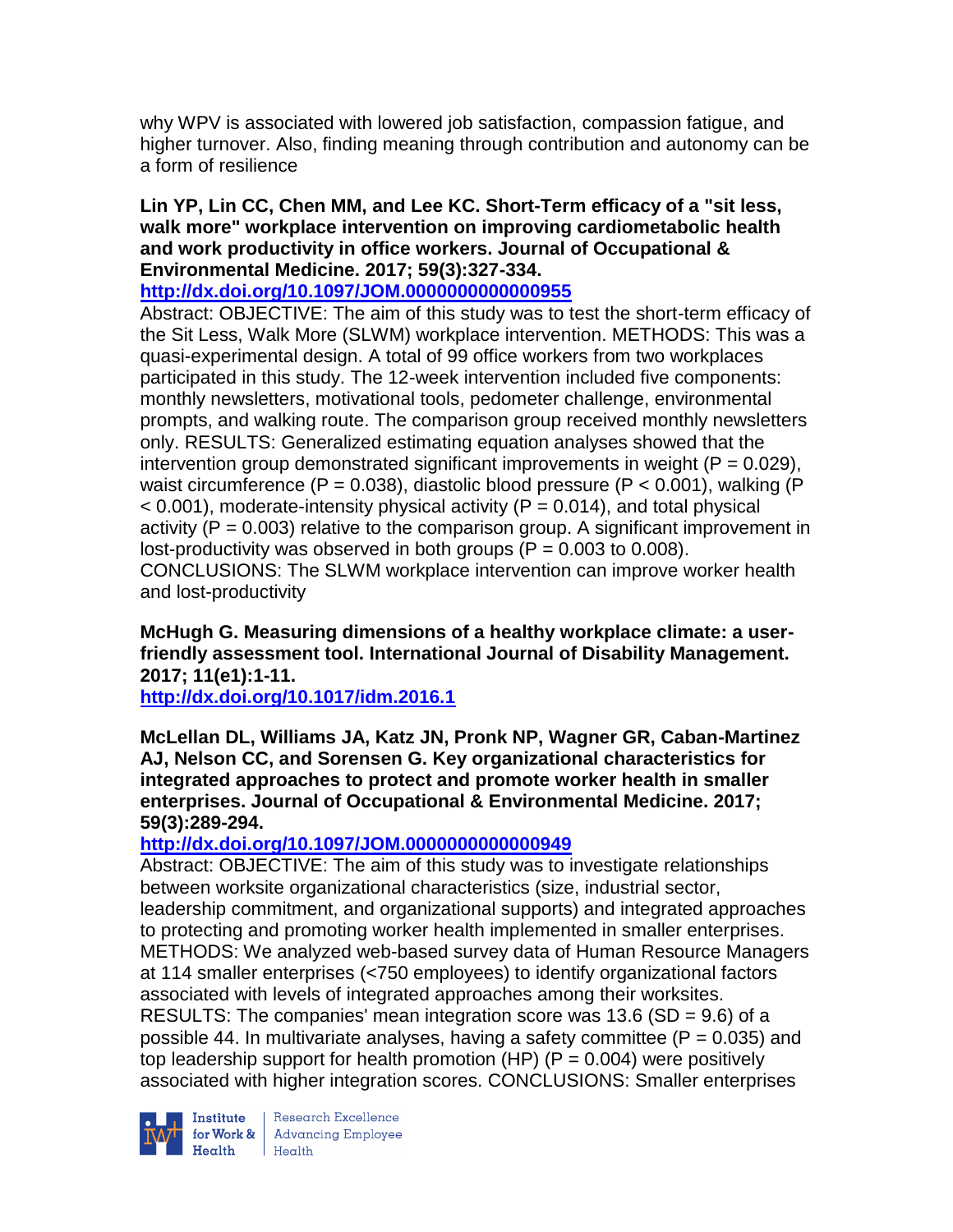in one U.S. region have relatively low levels of implementing integrated safety and promotion approaches. Having a safety committee and leadership support for HP may be important contributors to implementing integrated approaches in smaller enterprises

### **Munch Nielsen C, Gupta N, Knudsen LE, and Holtermann A. Association of objectively measured occupational walking and standing still with low back pain: a cross-sectional study. Ergonomics. 2017; 60(1):118-126. <http://dx.doi.org/10.1080/00140139.2016.1164901>**

Abstract: OBJECTIVES: This cross-sectional study investigated the association of objectively measured walking and standing still time at work with low back pain (LBP) intensity among blue-collar workers. DESIGN: A cross-sectional study. METHODS: 187 workers attached two accelerometers for diurnal standing still and walking measurements, which were categorised using tertiles. Workers' selfreported LBP intensity (scale 0-9) was categorised into low (0-5) and high pain (6-9). RESULTS: Of the 187 workers, 17% reported a high level of LBP. Results of the multi-adjusted logistic regression analysis demonstrated a negative association between walking and high LBP intensity (OR 0.24 CL 95% 0.07 to 0.79). The results between standing still and high LBP intensity were mixed and non-significant. CONCLUSION: Blue-collar workers who walk more at work tend to have low LBP. These results should be verified using objective measures in a prospective design. Practitioner Summary: Most studies on the association of occupational walking and standing still with LBP have used poor self-reported measures. This study investigated the association of objectively measured time spent walking and standing still at work with LBP among blue-collar workers. A significant negative association between walking and LBP was found. However, because of the cross-sectional design, these results should be further investigated in prospective studies

## **Palali A and van Ours JC. Workplace accidents and workplace safety: on under-reporting and temporary jobs. Labour. 2017; 31(1):1-14. <http://dx.doi.org/10.1111/labr.12088>**

## **Salminen S, Perttula P, Hirvonen M, Perkio-Makela M, and Vartia M. Link between haste and occupational injury. Work. 2017; 56(1):119-124. <http://dx.doi.org/10.3233/WOR-162471>**

Abstract: BACKGROUND: It is claimed that haste has increased in modern work life. Only a few studies on professional drivers show that haste increases the risk of occupational injury. OBJECTIVE: The aim of this study was to examine the relationship between haste and occupational injury in a large, representative sample of Finnish employees. METHODS: The material comes from the Finnish National Work and Health, which have been carried every three years since 1977. The final study group included 12 926 currently working employees, aged 25 to 64. The data were collected through computer-assisted telephone interviews (CATI). RESULTS: Employees who worked in haste rather or very often (25%) were involved in occupational injuries significantly more often than



Institute Research Excellence<br>for Work & Advancing Employee<br>Health Health  $Heath$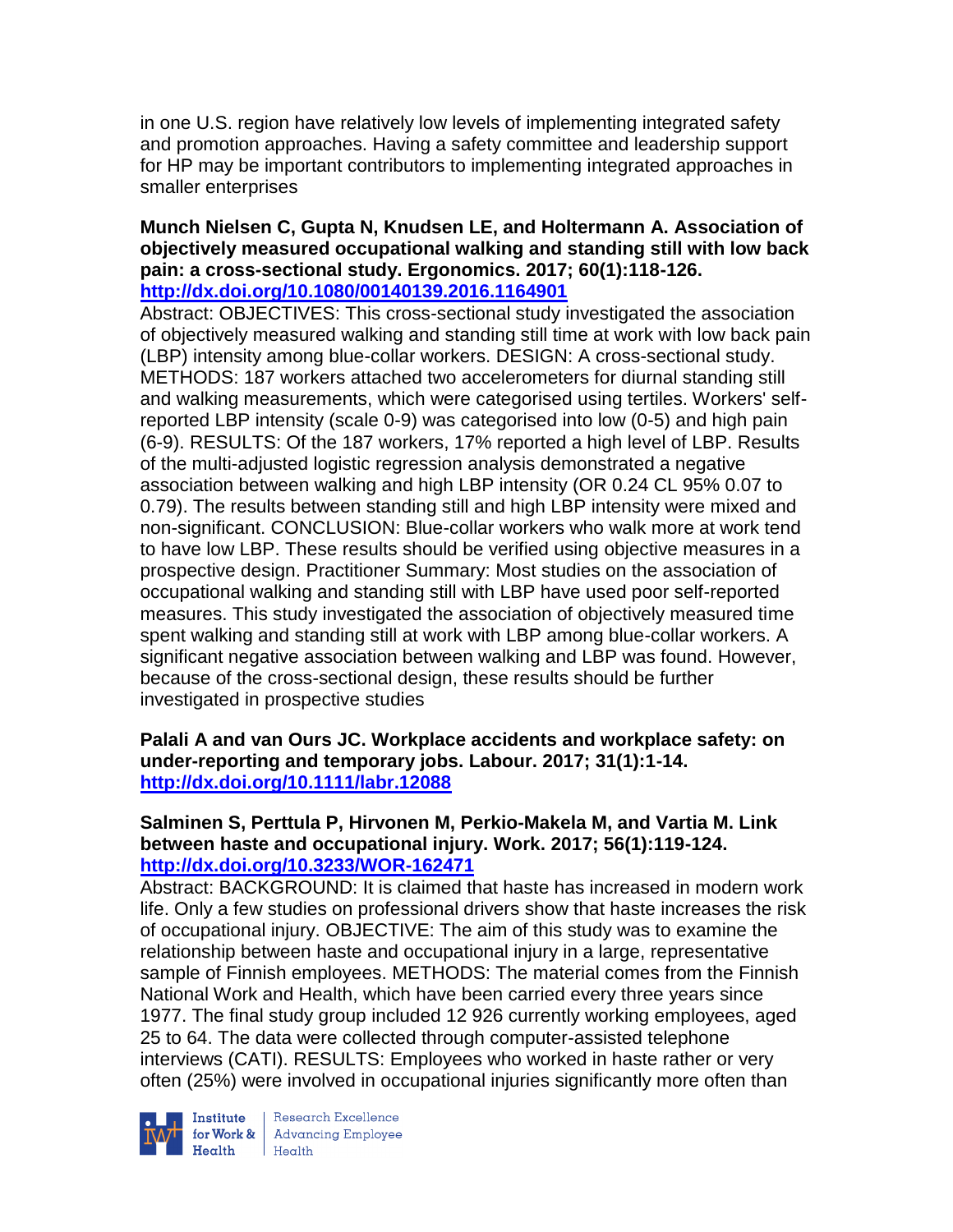those working in haste less often (8%, p < 0.001). Constant interruptions increased the risk of occupational injury ( $OR = 12.06$ ,  $95\%$  CI 8.48 to 17.16). Experiencing very much stress at work was also connected to occupational injury (OR = 2.80, 95% CI 1.13 to 6.95). Feeling negative emotions at work was related to haste (OR  $= 3.53$ , 95% CI 1.54 to 8.11). CONCLUSIONS: This study showed a correlation between haste and occupational injuries. It focused on the participants' need to hurry in order to get their job finished. However, the way in which different individuals experienced haste varied

# **Schmidt L, Sjostrom J, and Antonsson AB. Is ownership the decisive factor in collaborations between occupational health services and client companies? Work. 2017; 56(2):309-318.**

# **<http://dx.doi.org/10.3233/WOR-172498>**

Abstract: BACKGROUND: Swedish employers are required to use external resources such as Occupational Health Services (OHS providers) if their own knowledge of occupational health and safety is insufficient. Some large employers have their own in-house OHS units but it is more common to engage the services of an external provider. However, no studies have been carried out from a critical perspective regarding how ownership of the OHS provider is related to a successful collaboration with client companies. OBJECTIVES: This study explores the extent to which the six key factors for a successful collaboration are related to ownership and seeks to identify the challenges that the different models of ownership pose. METHODS: Interviews with 15 client companies and their OHS providers were conducted in order to identify key factors in achieving a successful collaboration with an OHS provider. This study utilizes existing data to identify challenges related to ownership. RESULTS: Two key factors were identified with challenges related to ownership of the OHS provider: The importance of having a long-term perspective when building a relationship; and ensuring that collaboration extends beyond the client's HR Department to the various organisational levels of the company. CONCLUSIONS: Whatever form the ownership of an OHS provider may take, each comes with its own specific set of challenges that must be managed in order to achieve a successful collaboration with the client company

#### **Sundar V. Operationalizing workplace accommodations for individuals with disabilities: a scoping review. Work. 2017; 56(1):135-155. <http://dx.doi.org/10.3233/WOR-162472>**

Abstract: BACKGROUND: The provision of workplace accommodations is a proven strategy in supporting individuals with disabilities at work. Accommodations include a wide range of supports and strategies that are not very well defined beyond the Americans with Disabilities Act in the United States. Understanding the landscape of accommodations is important to measure the impact of programs that support employment of individuals with disabilities. OBJECTIVE: To conduct a scoping review and thematic analysis of research literature to identify how workplace accommodations are operationalized and to



Research Excellence for Work & | Advancing Employee  $Heath$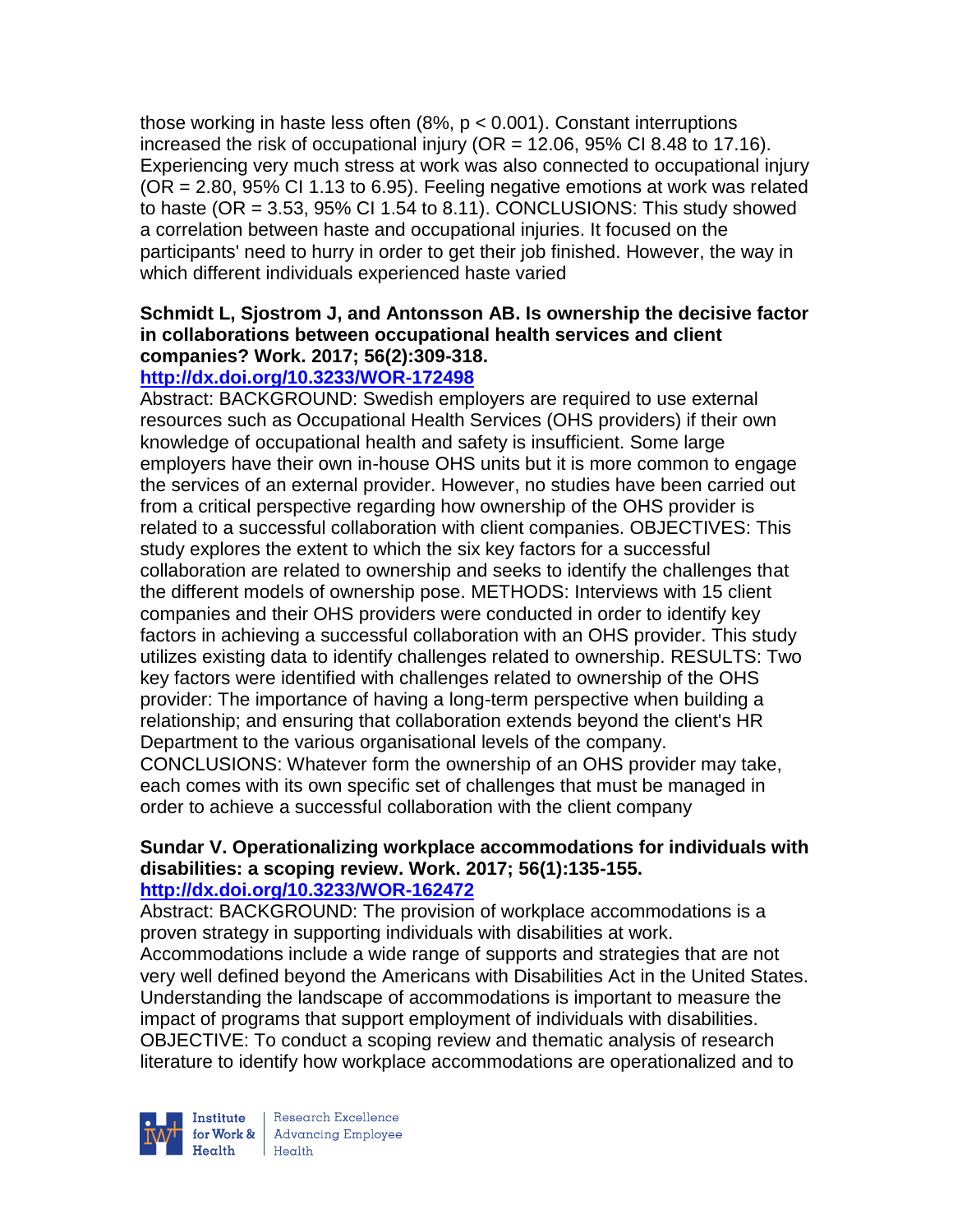identify knowledge gaps in its conceptualization. METHODS: Keywords searches were conducted in seven electronic databases. Title, abstract, and full text screening was conducted followed by a thematic analysis of the content to identify how workplace accommodations are operationalized. RESULTS: Overall, 47 studies were selected for review. 433 different types of accommodations were identified, of which assistive technology and specialized equipment represented the most frequently reported type of accommodation (40%). A very small percentage of studies included policy changes (9%) and human assistance (5%) as an accommodation strategy. CONCLUSIONS: This scoping review aims to clarify how accommodations are operationalized in the research literature. Key knowledge gaps identified include the systematic exclusion of certain types of supports or disability types

### **Vikne H, Jebens E, Elka S, Knardahl S, and Veiersted KB. Working suspended in a harness rig: a comparative study of musculoskeletal health complaints in rope access technicians and controls. Work. 2017; 56(2):291- 300.**

## **<http://dx.doi.org/10.3233/WOR-172490>**

Abstract: BACKGROUND: Rope access technique is an alternative method for gaining access to challenging work locations. There is limited knowledge about possible adverse effects of this technique on the workers' health. OBJECTIVE: To compare the frequency of bodily regions with pain in rope access technicians with craft workers and the working population in general. METHODS: The onemonth prevalence of pain in the head, neck, distal upper extremities, lower back and lower extremities was recorded in rope access technicians ( $n = 95$ ), "craft" workers" ( $n = 289$ ) and "all occupations" ( $n = 1563$ ). RESULTS: An increased prevalence of pain in the neck, distal upper extremities and lower extremities was found for the rope access technicians compared with all occupations (p-values <0.01). Compared with the craft workers, relatively more rope access technicians reported pain in the lower extremity region (p <0.01) while the groups were similar for the other body regions. CONCLUSIONS: The prevalence of pain in the lower extremities was higher in rope access technicians compared with craft workers, while no differences were found for other body regions. The increased prevalence of pain in the neck and distal upper extremities in the technicians compared with all occupations may therefore be related to the work tasks and not the access technique

### **Walker GH, Salmon PM, Bedinger M, and Stanton NA. Quantum ergonomics: shifting the paradigm of the systems agenda. Ergonomics. 2017; 60(2):157-166.**

## **<http://dx.doi.org/10.1080/00140139.2016.1231840>**

Abstract: A paradigm is an accepted world view. If we do not continually question our paradigm then wider trends and movements will overtake the discipline leaving it ill adapted to future challenges. This Special Issue is an opportunity to keep systems thinking at the forefront of ergonomics theory and practice.



Research Excellence Institute Research Excellence<br>
for Work & Advancing Employee<br>
Hogith Hogith  $Heath$